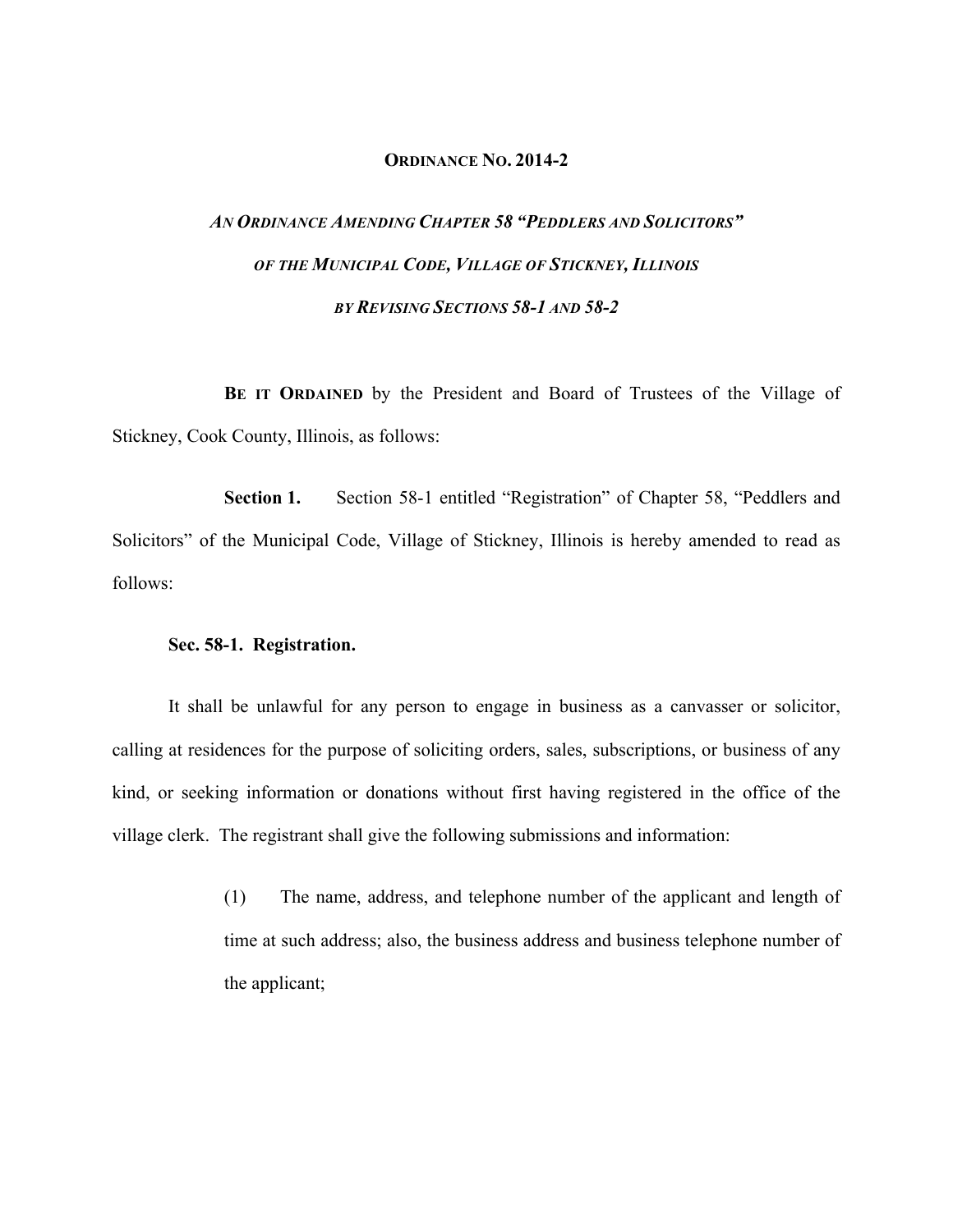(2) The name, address and telephone number of the person, firm, corporation or association by whom the applicant is employed, or whom the applicant represents;

(3) The names and addresses of the people organizing and supervising the solicitation;

(4) The purpose(s) for which any solicited funds will be used;

(5) The method to be used in conducting the solicitation;

(6) The date and time when the solicitation is to take place;

(7) Whether a permit previously issued to this applicant or organization under this Chapter has ever been revoked;

(8) Whether the applicant, organization, or organization's members who will be soliciting have ever been convicted of a violation of any provision of this Chapter or any of the Village's ordinances, or any solicitor's ordinance of any municipality;

(9) Whether the applicant, organization, or organization's members who will be soliciting have ever been convicted of a felony under the laws of any state, and if so, the date of each such conviction, the nature of each offense, and the penalty assessed;

(10) Security in the amount of \$1,000 in the form of a surety bond in substance as described in Section 2-3 of the Municipal Code of the Village of Stickney as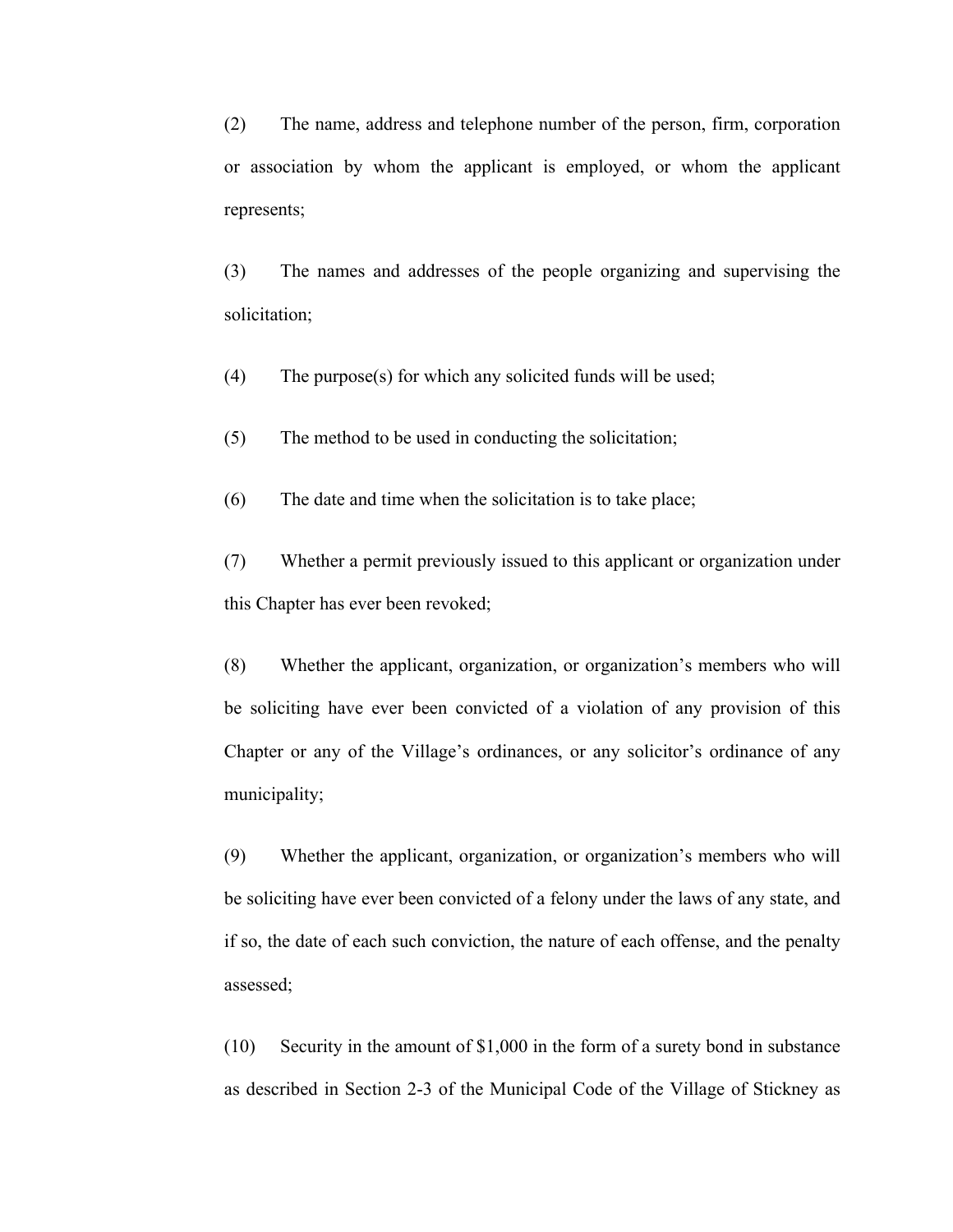from time to time amended or replaced, or a cash deposit to ensure that the applicant and the employer of the applicant, if any, shall comply fully with all applicable ordinances of the Village and statutes of the state. Such security will be restored within thirty (30) days after the expiration of the Certificate of registration issued pursuant to the provision of this Chapter 58 provided that no charges have been brought against the applicant or employer of the applicant. If charges are brought, the security shall be held pending the outcome thereof and may be used, applied or retained by the Village to pay any fine and/or costs which may result from any such charges.

Each person that will solicit or canvass within the Village shall complete a separate application, and each registrant shall pay to the village clerk a registration fee of \$250.00, which shall apply for any applications by the registrant during a period of one year. The security submission described in subparagraph (10) above and the registration fee shall be waived for any person soliciting on behalf of an entity registered with the State of Illinois as a Charitable Organization under 225 ILCS 460/2, provided that the applicant provide the Village Clerk with evidence of such registration, and proper documentation showing the applicant's affiliation with such entity.

Any registration may be revoked by the president or the chief of police because of any violation by the registrant of this Chapter or of any other ordinance of the Village, or of any state or federal law.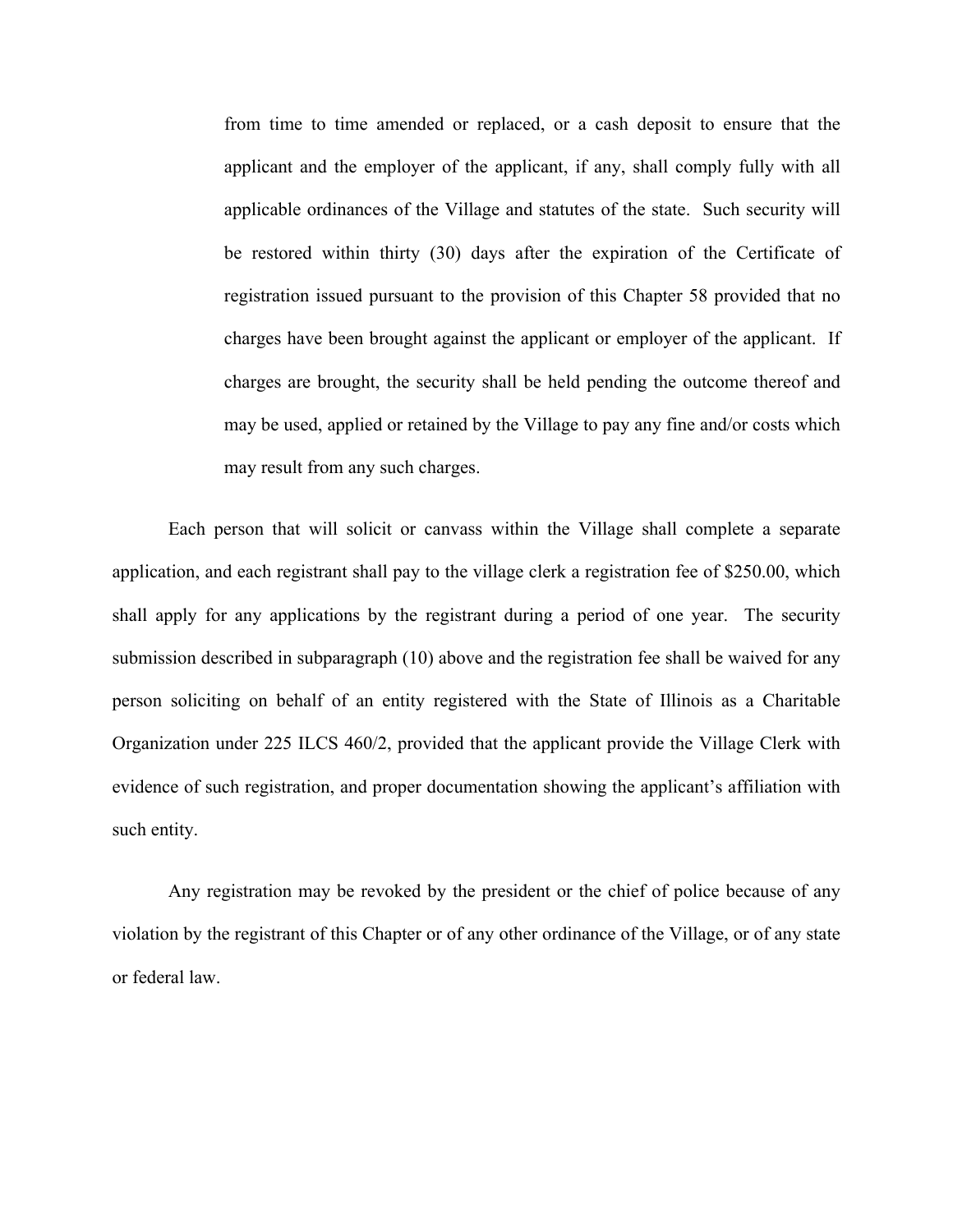**Section 2.** Section 58-2 entitled "Certificate" of Chapter 58, "Peddlers and Solicitors" of the Municipal Code, Village of Stickney, Illinois is hereby amended to read as follows:

## **Sec. 58-2. Certificate.**

The Village Clerk shall issue a certificate of registration to each applicant if the Clerk has reason to believe that:

- (1) The statements in the application are true;
- (2) Neither the applicant nor the organization has engaged in any fraudulent practices;
- (3) Neither the applicant nor the organization have been convicted of a violation of any provision of this Chapter or the solicitation ordinance of any other Illinois municipality in the past five (5) years;
- (4) Neither the applicant nor the organization and its members who will be soliciting have been convicted of a felony within the past five (5) years;
- (5) The bond required pursuant to the provisions of Section 58-1 of this Chapter has been submitted to the Village.

Each person shall at all times while soliciting or canvassing in the village carry upon his person the registration certificate, and the certificate shall be exhibited by such registrant whenever he is required to do so by any police officer or by any person solicited.